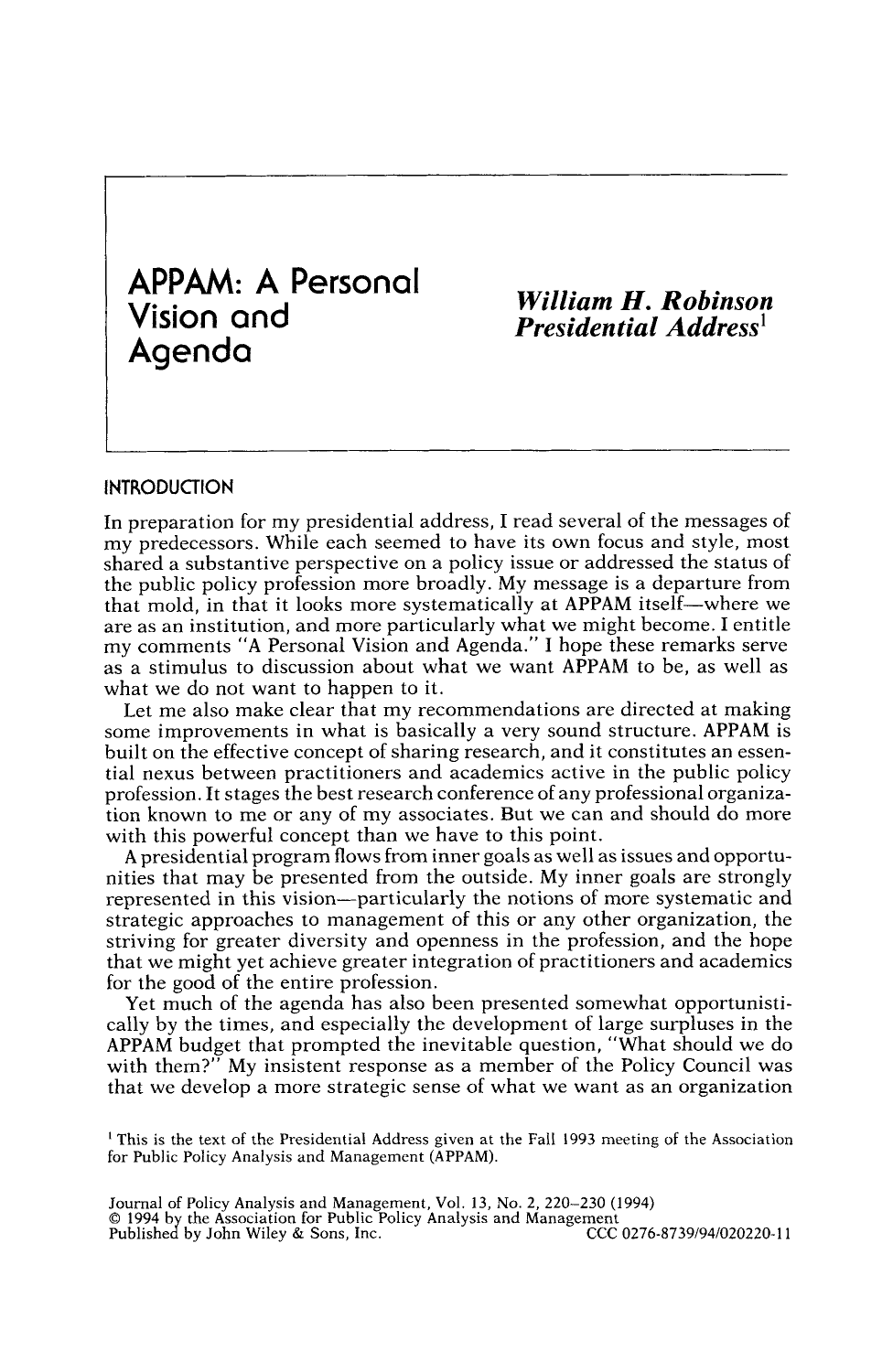*before* we spend for even the smallest nifty new idea. Moreover, numerous feckless tries to develop new programs, with little apparent progress and no institutional learning taking place, produced the frustration necessary to induce a willingness to reexamine our highly unstructured and informal administrative processes (to put the kindest face on our early, rather humorous administrative strivings).

## **IMPETUS FOR ACTION**

In a sense, the "pressure" of a surplus was used to launch a strategic planning process for **APPAM** that culminated in the now famous two-year **GOM** (Governance, Organization, and Membership) Committee under Beryl Radin, and the appointment of **APPAM's** first full-time executive director in Dante Noto. **APPAM** needs such a strategic approach to its own planning and management. Granted, it is a very young organization, representing an equally youthful profession. The minutes of **APPAM's** first official meeting as an organization are dated October 19, 1979-making the association just **14** years and a few days old? Moreover, the introduction of the current graduate school curriculum for public policy, which constitutes the effective creation of the profession, dates back only to the 1967-1971 period-making the current incarnation of public policy analysis and management only two and one-half decades old [Fleishman, 1988, pp. **l-21.3** Yet we are old enough to behave

<sup>2</sup> The minutes of that meeting, submitted by Secretary Robert Z. Aliber and approved on 1/23/80, are in the APPAM archives. The stated purpose of the meeting was to "adopt the proposed Constitution." Several constitutional amendments were considered: an amendment to elect the members of the Policy Council was defeated; and a motion to reduce the terms of the Policy Council to four years was adopted.

A committee **to** create a journal of record **was** created, chaired by Charles Wolf (including Ned Gramlich, among others).

A Committee on Constitutional Amendments was created by the Association's first president, Joel Fleishman. The committee included Don Stokes and Bill Morrill.

The first slate **of** officers included President Joel Fleishman; President-elect Charles Wolf; Vice-Presidents John Brand1 and Edward Gramlich; Secretary Robert Z. Aliber; Treasurer Jared Hazelton; and **12** members **of** the Policy Council: Graham Allison, Guthrie Birkhead, Demetrios Caraley, Otto Davis, William Gorham, Erwin Hargrove, Bruce MacLaury, Jack Nagel. William Morrill, Allen Sindler, Donald Stokes, Robert Weinberg, Harry Weiner, and Douglas **T.** Yates. <sup>3</sup> Fleishman notes:

It is startling to realize that it was only **20** short years ago that what has grown into the field of Public Policy and Management was first embodied in formal education programs. . . . Within a span of five years starting in 1967, scholars at nine different institutions spontaneously designed and gained approval for a radically different kind **of** educational program for students wishing to prepare themselves for public sector decisionmaking careers. Programs of graduate study-at either the master's or doctoral level-were approved by the following institutions in the years indicated: Institute of Public Policy Studies, University of Michigan (1 967); Kennedy School **of** Government, Harvard University (1968); Graduate School of Public Policy, University **of** California. Berkeley (1969); School of Urban and Public Affairs, Carnegie-Mellon University **(1** 969); Rand Graduate Institute, now known as the Rand Graduate School (1969); The Fels Institute, University of Pennsylvania (1969), now known as the Department of Public Policy and Management; School of Public Affairs, University of Minnesota (1970); the Lyndon B. Johnson School **of** Public Affairs, University **of** Texas (1970); and the Institute of Policy Sciences and Public Affairs, Duke University (1971). . . . It is difficult to call to mind any analogous movement which managed to spring up simultaneously in nearly the exact form, in so many different institutional settings, and with such uniform success.  $[pp. 1-2]$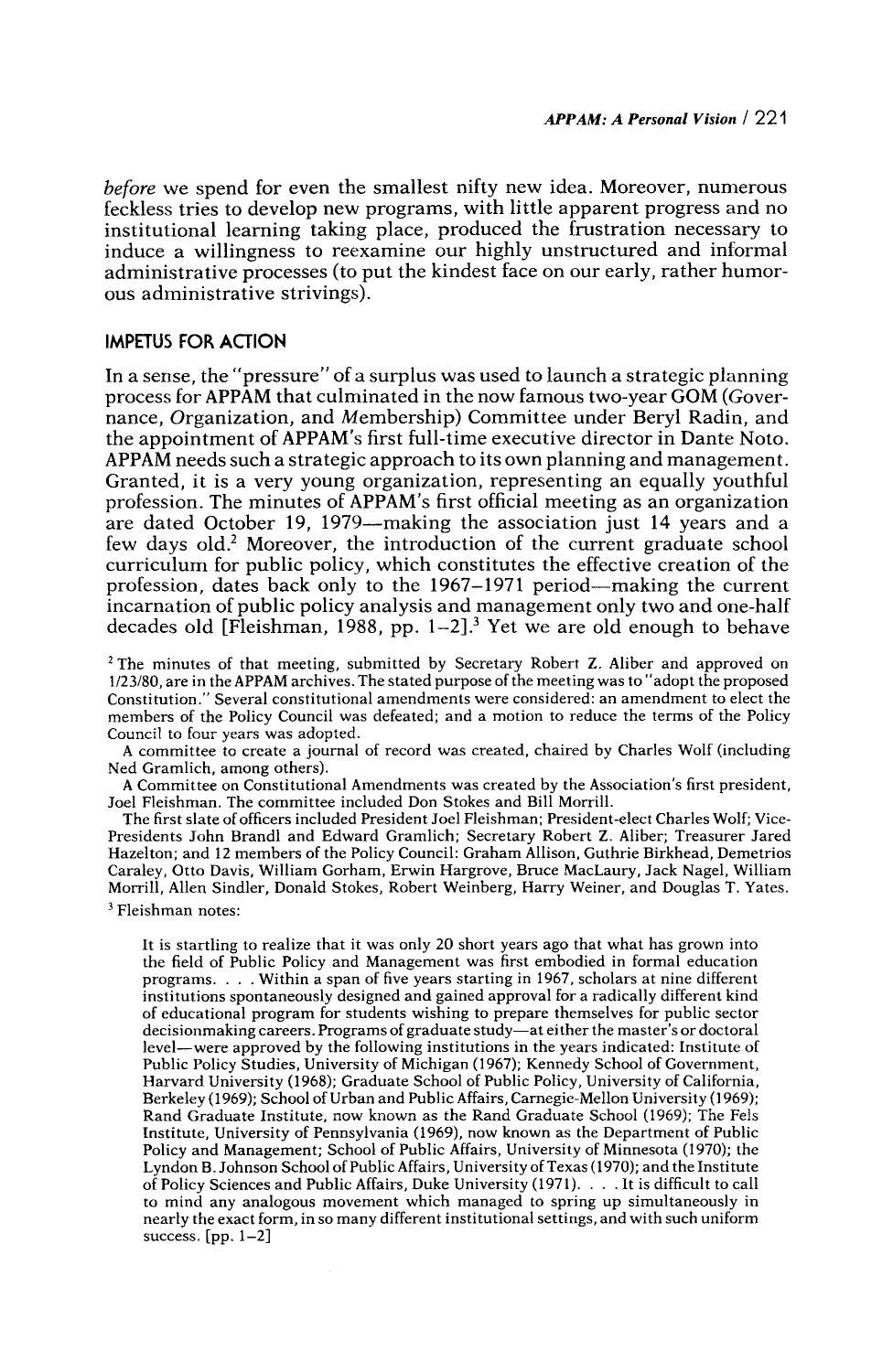with greater wisdom as a policy analysis and management association, particularly since we should be somewhat expert at this business of public management. And there are strategic opportunities for higher levels of effectiveness that should not be missed.

At the outset of its existence, APPAM launched two essential programs: an annual research conference and the publication of a journal of record, both of which remain first-class institutions [APPAM Policy Council, 1980, p. **31.4**  Just three months after its founding, APPAM committed itself to running the Sloan program, an incredibly sound and innovative effort to increase opportunities for minority college students in public policy schools and eventually in the public policy and management profession [ibid., pp. 1-2]. In that same meeting of the Policy Council, APPAM agreed to play a role in the Kershaw awards for outstanding policy analysts under the age of 40 [p. *6].5*  Thus, the essential outlines of APPAM as it currently exists were set very early on.

Dues, including a subscription to the newly launched *Journal,* were set initially at \$40 for 1981–1982, and \$20 for students  $[p. 8]$ .<sup>6</sup> At the current time, 14 years later, dues are \$50 for individuals and \$25 for students. The registration fee for the second conference (1980) was set at \$75; it is now \$85. Dues for institutional members started at \$1000 and were raised to \$1500 recently, accompanied by an *increase* in the number of institutions wishing to be associated with APPAM. This speaks well of the public-spiritedness of our institutional members, for they receive no noticeable services in return, not even a reduced rate for their individual members. With 50 institutional members, the total dues income from that small sector is roughly equal to the amount that comes in from the 1500 individual memberships.

If the registration fee and individual membership fee were indexed for inflation alone, they would now be about \$120 (instead of \$85) and \$65 (instead of \$50). The elasticity of individual dues and conference registration fees, which are both highly correlated with direct benefits received, could certainly be tested in financing any enriched set of services and functions for the organization. Moreover, services to institutional members is a topic long overlooked in APPAM discussions in light of their obvious importance to the continued intellectual and financial strength of the organization.

In the minutes **of** the Policy Council Meeting **of** January 23-24, 1980, several conclusions of the first Policy Council Meeting in Chicago (October 19, **1979),** regarding the journal **of** record, were referenced: "(1) that the Association is pledged to have a journal **of** record; **(2)** that the title **of** the journal should include public policy analysis and public management; and (3) that the Berkeley-led *Policy Analysis* would be merged into the APPAM journal, and possibly also the Kennedy School's *Public Policy."* 

<sup>&</sup>lt;sup>5</sup> The funds for the award were raised privately and are administered by a foundation. Princeton University administers the trust and is on the board. The other two trustees are Mathernatica Policy Research (MPR) and the president of APPAM. The board reviews the nominations and makes the selection. The award is presented at the Friday business meeting **of** APPAM each year

 $\delta$  The other numbers in this section for that early period are also drawn from this treasurer's report in the Policy Council minutes.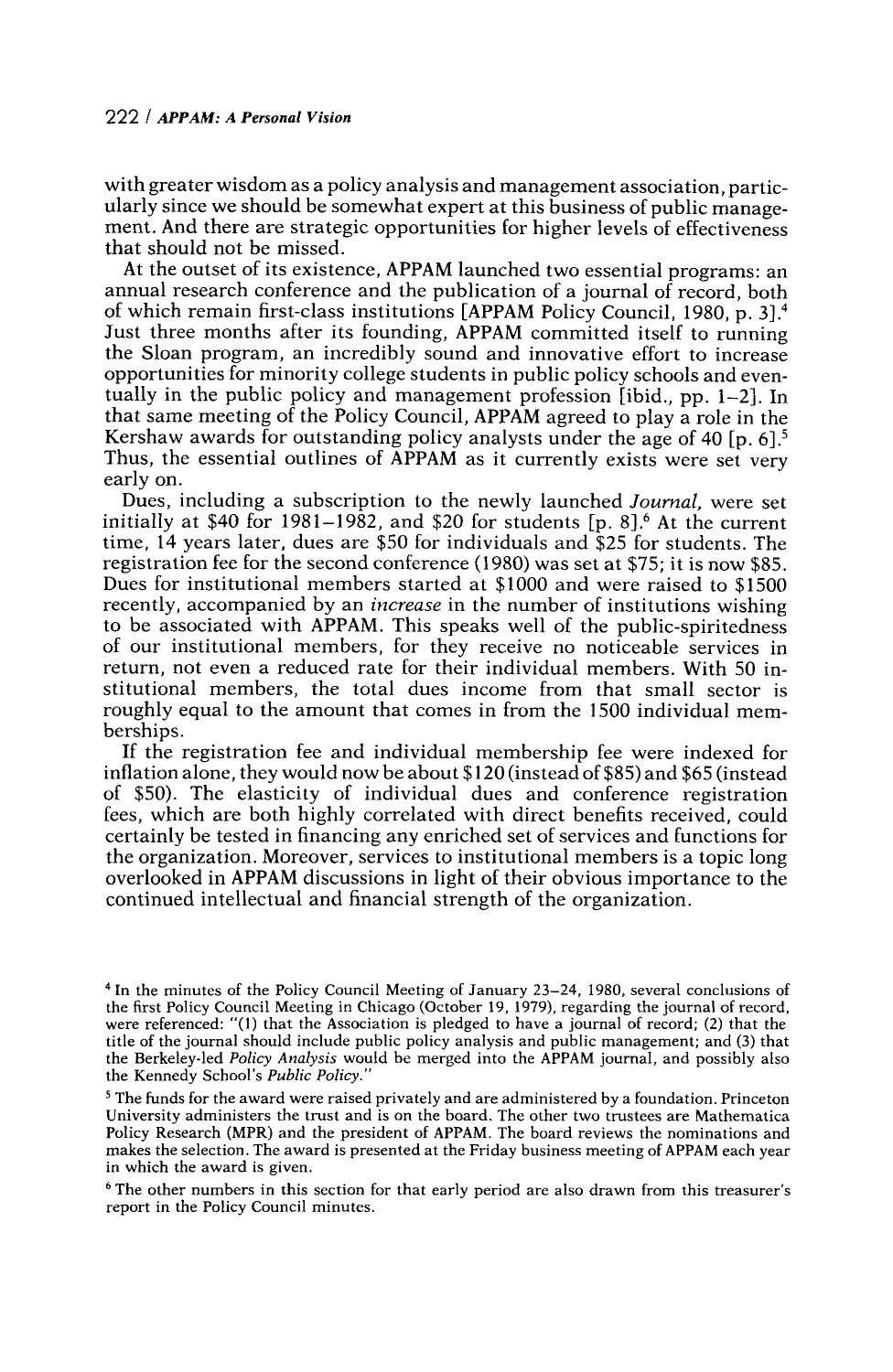# **STRATEGIC APPROACHES TO APPAM ROLES**

There are at least two different dimensions along which one could assess possible strategic roles for APPAM:

- *Levels of activity or degrees of assertiveness* by the Association in pursuing its objectives with member institutions and individuals, and
- *0 Specific kinds of services andlor products* to be offered by APPAM.

This model constitutes a simple two-dimensional matrix.

## **Levels of Activity**

Looking at the first dimension, the roles could range from an integral direct action role to that of gap-filler for important services at the margin.

## *In fegrol Direct Action*

This represents the high end of the continuum for possible levels of action by APPAM. It would cast APPAM as the standard-setter for the teaching and practice of public policy. The services that could be offered would include curriculum studies and guidance, accrediting, standards of professional ethics and practice, in-service training courses for practitioners to keep skills fresh, a full array of topical seminars and meetings to serve as the principal nexus for major specialties of public policy practice, one or more professional journals, a general and/or several specialized newsletters, job placement services, and so forth. This polar model would have major implications for APPAM, its members, and related professional organizations like NASPAA.

## *Forum for New ldeos*

The second step on the continuum would be that of a reasonably comprehensive forum for proposing and refining new ideas to be considered for voluntary adoption by institutional members and individual practitioners. The scope of activity could cover many or all of the efforts mentioned above, with the important qualitative difference that they would not be officially binding on members and would be undertaken at a more modest pace and scale.

# *Marginal Gop-Filler*

The third stage of the continuum would be that of provider of supplementary services, or a marginal gap-filling role. Here, only a few activities would even be considered.

To avoid too much suspense, let me say that I see APPAM as a forum for new ideas, to be adapted and adopted on a voluntary basis, and to some extent as a gap-filler.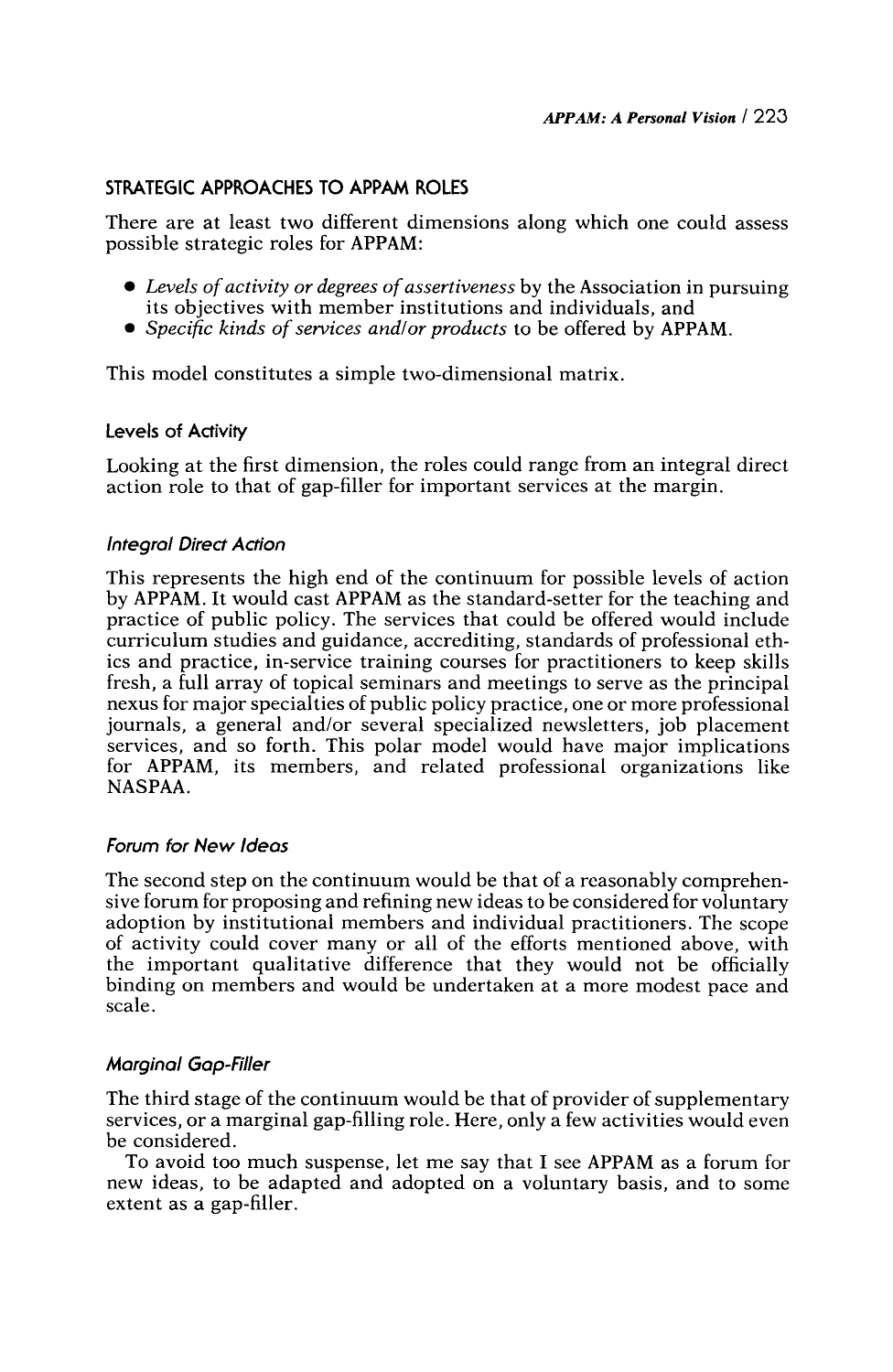#### 224 *APPAM: A Personal Vision*

#### **Specific Services or Products**

I would like to move from the abstract notion of what could be done to a discussion of the specific kinds of products and services that I would like to see APPAM undertake.

#### *Create the Grounds for Institutional Learning and Memory*

The first step in this direction was taken in October 1991, when Marty Levin and I collaborated in the appointment of the GOM Committee so that it could serve for two years, rather than repeat the experience of earlier attempts to get along with one-shot efforts that had no continuity and that nearly always failed.

This was followed by the decision to hire the first full-time executive director in APPAM's young history. In a way, this step was also taken to ensure continuity of support, in that a special search committee was set up (consisting of myself as current President, Ellen Schall as President-Elect, Beryl Radin as Vice-president and Chairman of the GOM Committee, and Chuck Metcalf as outgoing Chair of the Institutional Representatives). After a nationwide search involving over 280 applicants, the search committee unanimously selected the best candidate for the position, Dante Noto. Dante represents continuity with the past, but great promise for the future as well-and with new legitimacy in a new role. He is full of ideas and new initiatives that will benefit the association and move it forward while preserving the best of the past. Like many of us, he wants to avoid too much structure that could stifle spontaneity and the informal processes that serve us so well. But trust me, we are still a long way from being overly structured.

The move of the Association from Duke University to Washington, DC will help in making more of Dante's assistance available to the annual research conferences (half of which are staged here in Washington). Moreover, it places APPAM in a situation where it can learn from its counterpart professional organizations like APSIA, APSA, AEA, and ASA, and where it can also tap into points of common interests. I have long felt that we should be reaching out more systematically to other professions with policy interests as a genuinely interdisciplinary public policy organization-at least to involve them in our research conference during appropriate sessions, if not to add to our own membership. Such an effort will help keep us more truly interdisciplinary and bring fresh new perspectives into the organization and perhaps into policy analysis and management practices.

While we are dealing with basics, it would also be a good idea to refine the budget process for the Association. Actually, we need to *create* a budget process. Believe it or not, APPAM has no budget. The only thing that has restrained reckless spending in the past is the assumption by each new incoming president that there is no money, therefore there is no point in asking for any. However, late in your tenure you recall that somebody once spent some money for something, and so you ask. At this point, you realize that you now have your hand in the till and there is no limit on what you can spend, except for having to answer to your colleagues for having made off with the treasury. Dante Noto deserves protection from rapacious presidents of the future by having an official budget process. I have already recommended that we hold an early meeting of the Executive Committee to launch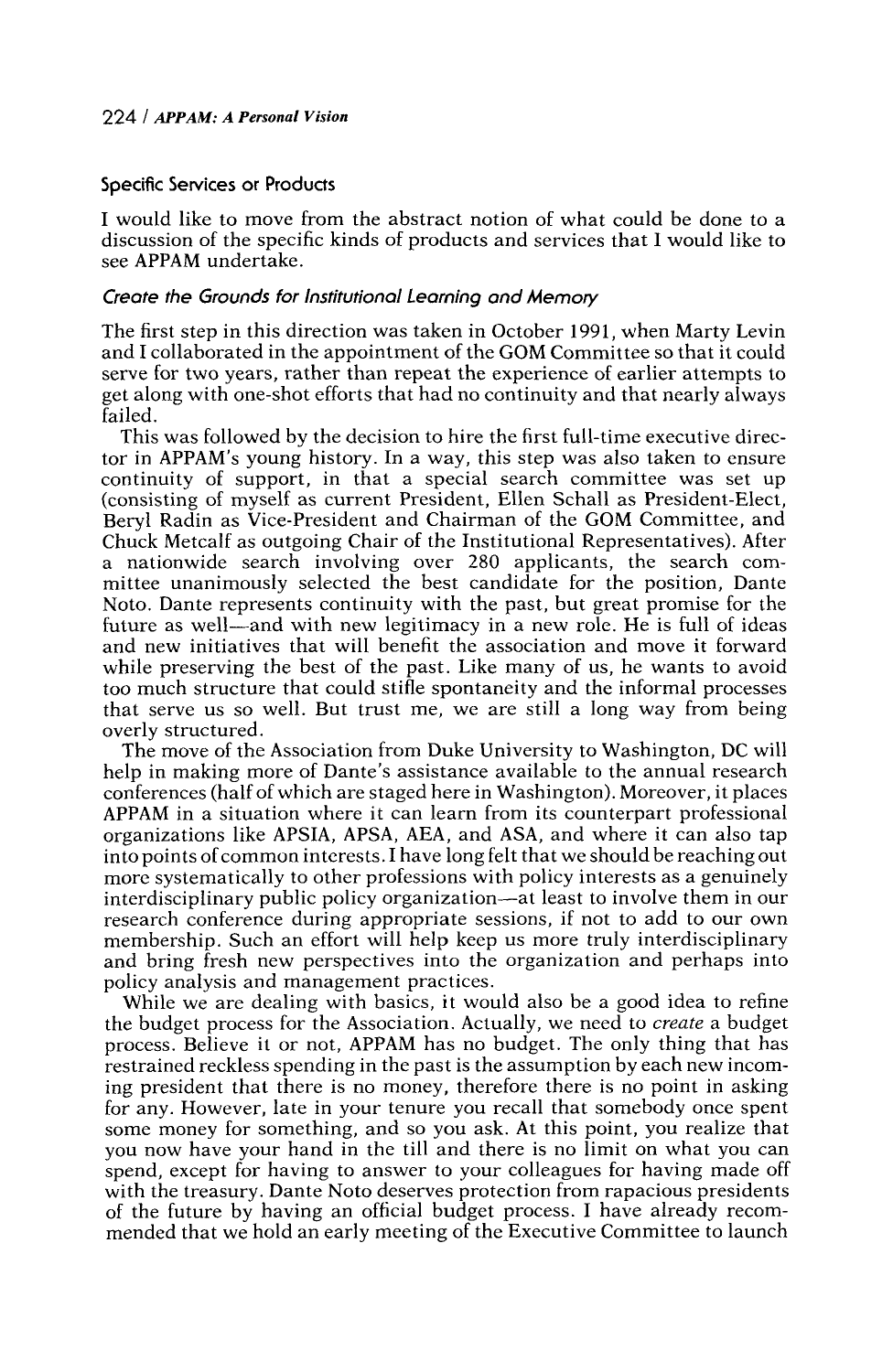just such a budget process and to formulate a comprehensive approach to funding new diversity initiatives.

We also need to use the administrative margin provided by our full-time executive director to leverage other resources. This will involve taking some of our really good ideas and marketing them for grants-letting other people pay for our imagination. An example of this is the recent conference on diversity this past spring, which brought in a fairly sizable grant from the Ford Foundation, and which has the potential for launching additional diversitypromoting activities for APPAM as an institution and providing useful services and opportunities for our institutional members.

#### *Provide New Services ond Products for Members*

We could also use this extra administrative margin to create the kinds of services provided by other more established associations, such as brochures describing APPAM, and advertising to promote APPAM membership among various groups, including our own current public policy students and other sister professions. We have made no systematic efforts up to the present, but they are sorely needed now-particularly since our current students are far more representative and diverse than the rest of the profession, and our current efforts to encourage diversity in the profession could very well start with more active recruitment of our own students. We could also produce brochures describing the public policy profession to encourage more young students to enter the study and eventual practice of public policy analysis and management, and we could provide descriptions of standard public policy programs on university campuses so that interested people could learn more about the profession that APPAM represents.

We should also undertake more systematic surveys of the state of the profession and its members, and disseminate the results. These could include studies of APPAM curricula and career paths of graduate students.

We might also explore a more substantive research component for APPAM, including some questions that interest me as a practitioner. For example, How does research translate into action? Is the research-broker notion of Jim Sundquist [I9781 still a useful construct after almost 20 years? Or perhaps the more individually based "reflective practitioner" model of Donald Schon **[1983]?** Is there a way to teach either or both of these roles in the policy schools? How do we capture the impressions of these reflective practitioners more systematically for the long-term good of the profession? Could APPAM do more to facilitate such a self-conscious sharing?

#### *Provide a Forum for Setting Voluntary Professional Standards for the Teaching ond Practice of Public Policy*

By far the most important role that APPAM could play in standard-setting would be to return to a more active role in two arenas that were present from its earliest days: promoting diversity in the profession, and more conscious attention to improvements in curriculum.

I have a strong personal commitment to the pursuit of greater racial and ethnic diversity in the public policy profession. I have promoted those goals in the Congressional Research Services (CRS) over the past two decades. Using top management commitment and some innovative programs for na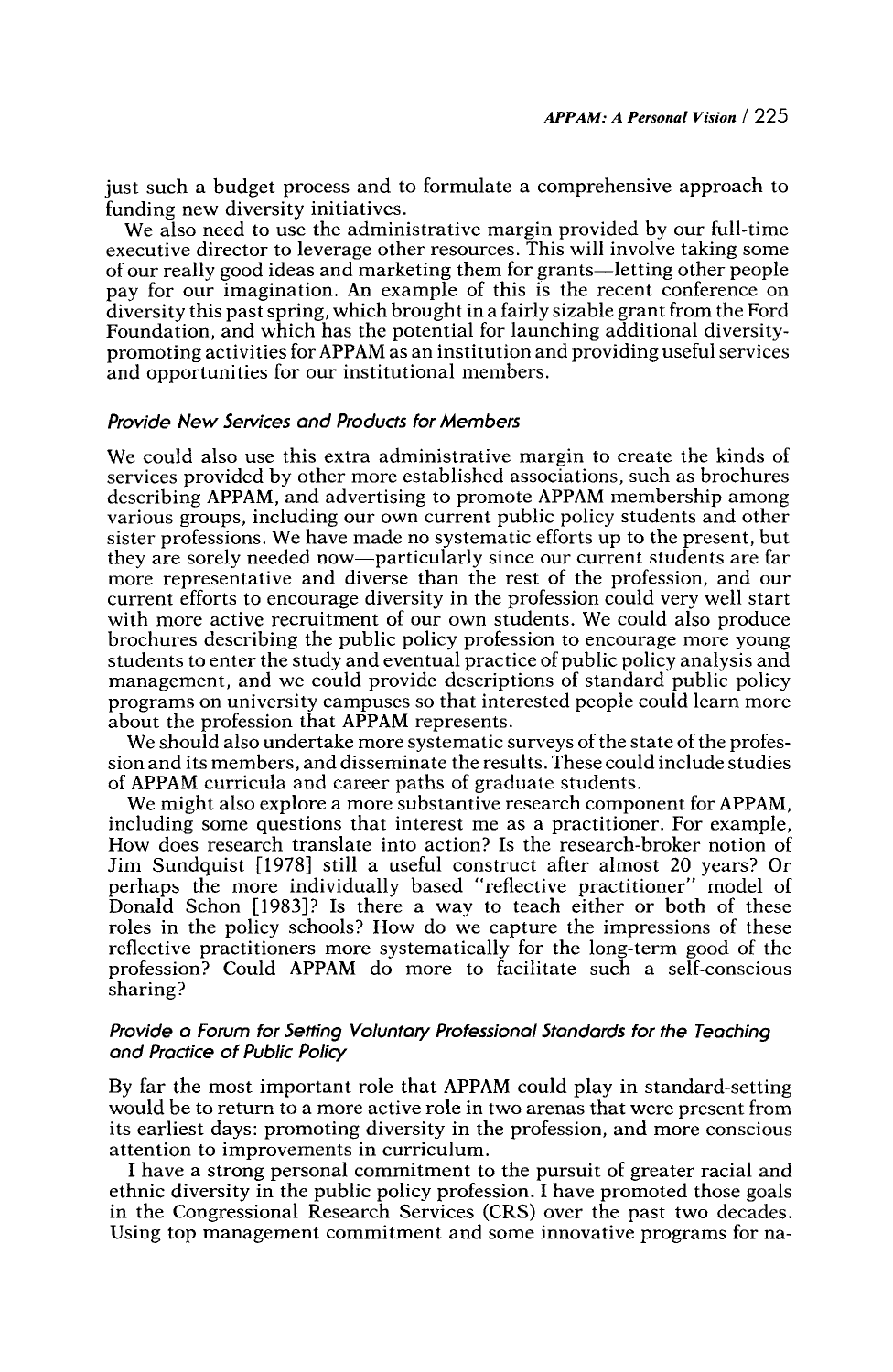tionwide recruiting, CRS doubled its representation of racial and ethnic minorities on its analytical staff over the past five years-moving from *6* percent to **13** percent. Even *so,* assuming that talent is normally distributed in the population, there is no reason for anyone to feel satisfied that they are even close to realizing the full benefits of diversity for their organization until they have reached the 25 percent level of representation—matching that of the population as a whole. At the same time that we have increased the diversity of our staff, we have substantially increased its quality. We insisted on that result at the outset, and we achieved it through aggressive nationwide recruitment.<br>It is important that diversity *be* a goal for the public policy profession,

because this is the one generic access point that permits participation across an entire policy arena, rather than influencing activity and outcomes in only one community as a social worker, teacher, lawyer, or cleric—the more traditional professions for the minority community. It is also *important for public policy* that these voices be heard at all stages of the policy process—from problem definition, to generation of alternatives, to impact analysis, to testing administrative feasibility. Policy prescriptions and implementation will be improved when these authentic and genuinely distinctive world views are incorporated in public policy analysis and management. Let me encourage you to read the printed proceedings of APPAM's Spring Conference (April *1993),* entitled "Increasing Diversity in the Public Policy Process," for a more complete exposition of these possibilities.

This attention to diversity is also an area that APPAM is approaching systematically. President-Elect Ellen Schall and I are both committed to promoting diversity, and we agreed to cosponsor the Spring Conference as a way to ensure at least two year's worth of continuity and attention to this important effort. We are grateful to the Ford Foundation-and especially to Mike Lipsky and Bill Diaz-for their generous support of this conference and to the prospect that worthy follow-on efforts would also be carefully considered for funding.

Our Spring Conference looked at the entire pipeline into the profession-from student recruiting, to faculty recruiting, to curriculum design in teaching diversity perspectives, to assimilation into the profession-for ways in which we could take specific action steps to promote greater diversity. We hope that future efforts will include greater participation in APPAM by our own minority students now in public policy schools, through the Woodrow Wilson Fellowship program, or by recent graduates, through COMPP (the Coalition of Minority Policy Professionals). One early link between us is the shared office space that APPAM has made available to COMPP; another is the role that COMPP and the Woodrow Wilson students have played in this conference organized by President-Elect Ellen Schall, and the one that I organized in the previous year. We hope to seek permanent financing for the Woodrow Wilson Fellowship program, to seek grant funds to finance increased participation of Fellowship recipients at next year's research conference, and to provide grant-supported membership in APPAM for recent Woodrow Wilson graduates. Additional new initiatives worth pursuing are curriculum reform (including better case materials on diversity issues, and teacher training on better ways to handle such issues in the classroom), as well as concrete programs to promote greater faculty and student diversity in schools of public policy.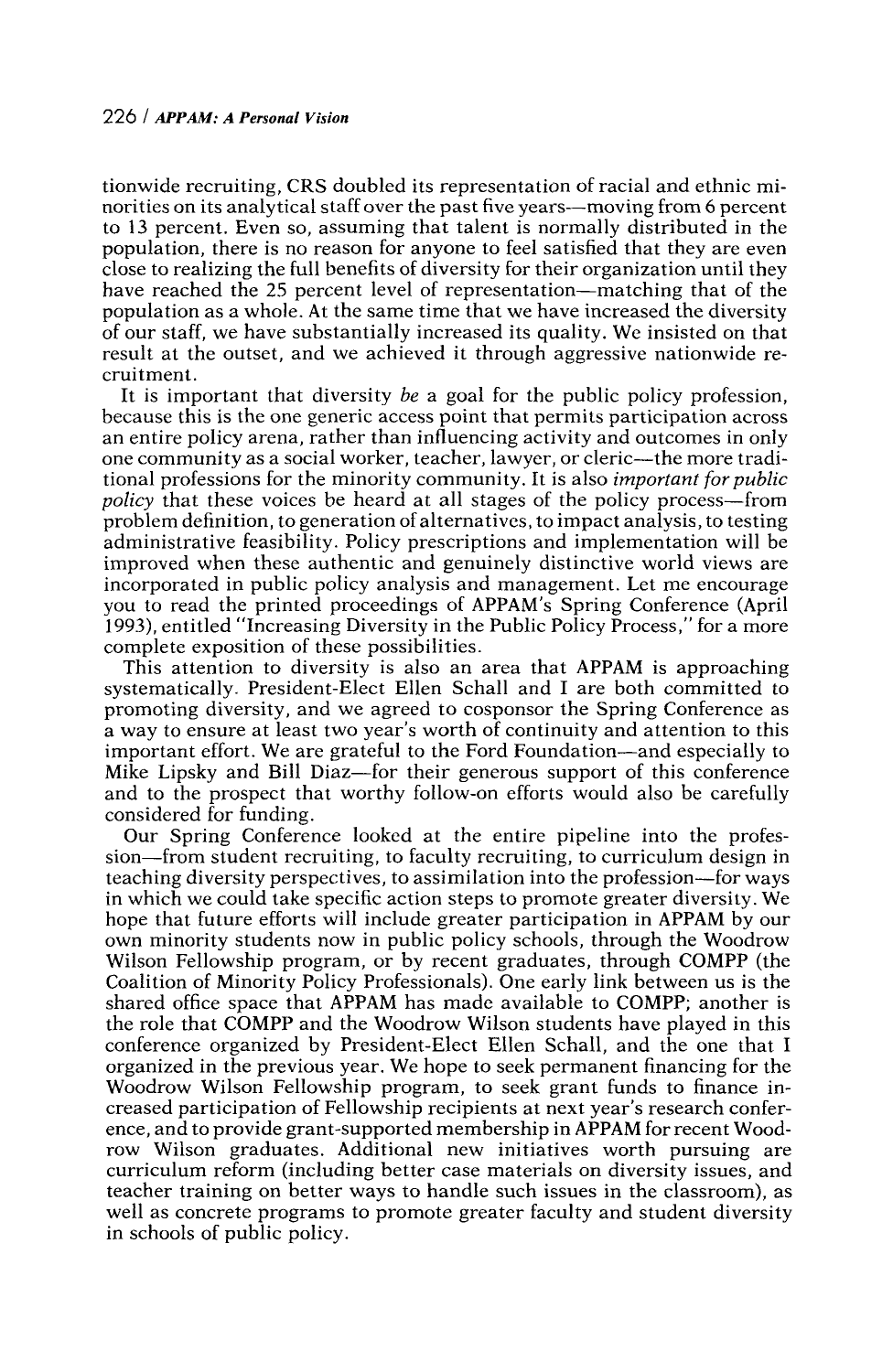The second area of activity in standard-setting was suggested in the discussion of diversity, namely, refinements and new approaches to curriculum reform. APPAM benefited from early grant support from the Ford and Sloan Foundations for the new form of graduate education and for curriculum reform during the crucial formative years of public policy education from 1969 to 1971 [Fleishman, 1988, pp.  $13-14$ ].<sup>7</sup> The Sloan Foundation subsequently sponsored the seminal Amelia Island Conference in 1977 [Fleishman, 1980]. The Sea Pines curriculum conference at Hilton Head Island in 1978 was also sponsored by Sloan. It was at Sea Pines that the idea for APPAM itself was first raised [Fleishman, 1980, p. 4]. Follow-up Sea Pines conferences on curriculum were held in 1981 and 1984 [Stokes, n.d.1.

Nearly a decade later, the time is ripe once again for such a curriculum review. The substantive issues might include the diversity questions mentioned above-including not only pure curriculum items like diversity-directed cases, but also some hands-on technical assistance in methods for teaching such demanding material; greater use of practitioners in teaching-including sabbaticals so that the academic-practitioner nexus could be strengthened; increasing the international and comparative focus of the curriculum-one area in which we really need to press, because we are still too bound to domestic agendas; and greater attention to the growing new emphasis on public management ideas in ways that prevent us from sliding into the old public administration abyss.

#### *Establish o More Effective Nexus between Acodemics ond Proctitioners*

Of all professions, policy analysis and management is the most applied, and should enjoy the closest linkages between academics and practitioners. Yet the participation by practitioners in APPAM is marginal, and I fear that concern about that situation among my academic friends and colleagues is minimal. I am *not* talking about becoming another home for the International City Managers Association, with workshops on different techniques for solid waste disposal. I *am* talking about ways to improve the interaction between practitioners and academics, to the benefit of both. Several of my practitioner colleagues have felt much more marginalized than I. (Being elected President certainly helps one to feel wanted-but more widely shared and real involvement is needed.)

Symptomatic of this perception, I can remember my participation on one of Dick Elmore's panels a few years ago on the topic of whether public policy education should be more supply-driven or demand-driven. I clearly had

 $^7$  According to Fleishman [1988], "Within two years of the first university decision to create a significant departure from the prevailing models of academic training [that is, two years after 1967, or 19691, the Ford Foundation commissioned a major study of education for the public service, and began a series of grants, of at least several hundred thousand dollars in each case, to support the development and financing of the Public Policy graduate programs. Within two more years [1971], the Alfred P. Sloan Foundation commenced a series of grants for the development and support of both graduate and undergraduate Public Policy programs."

 $8$  As Fleishman said, "It was at the Hilton Head workshop that Arnold Meltsner turned the tide by convincing the rest of **us** that a new organization was indeed needed, and that Dick Zeckhauser persuaded us that its central focus should be on the exchange **of** ideas and findings about research. Hence both APPAM and our annual Research Conferences can be credited in part to the Alfred P. Sloan Foundation."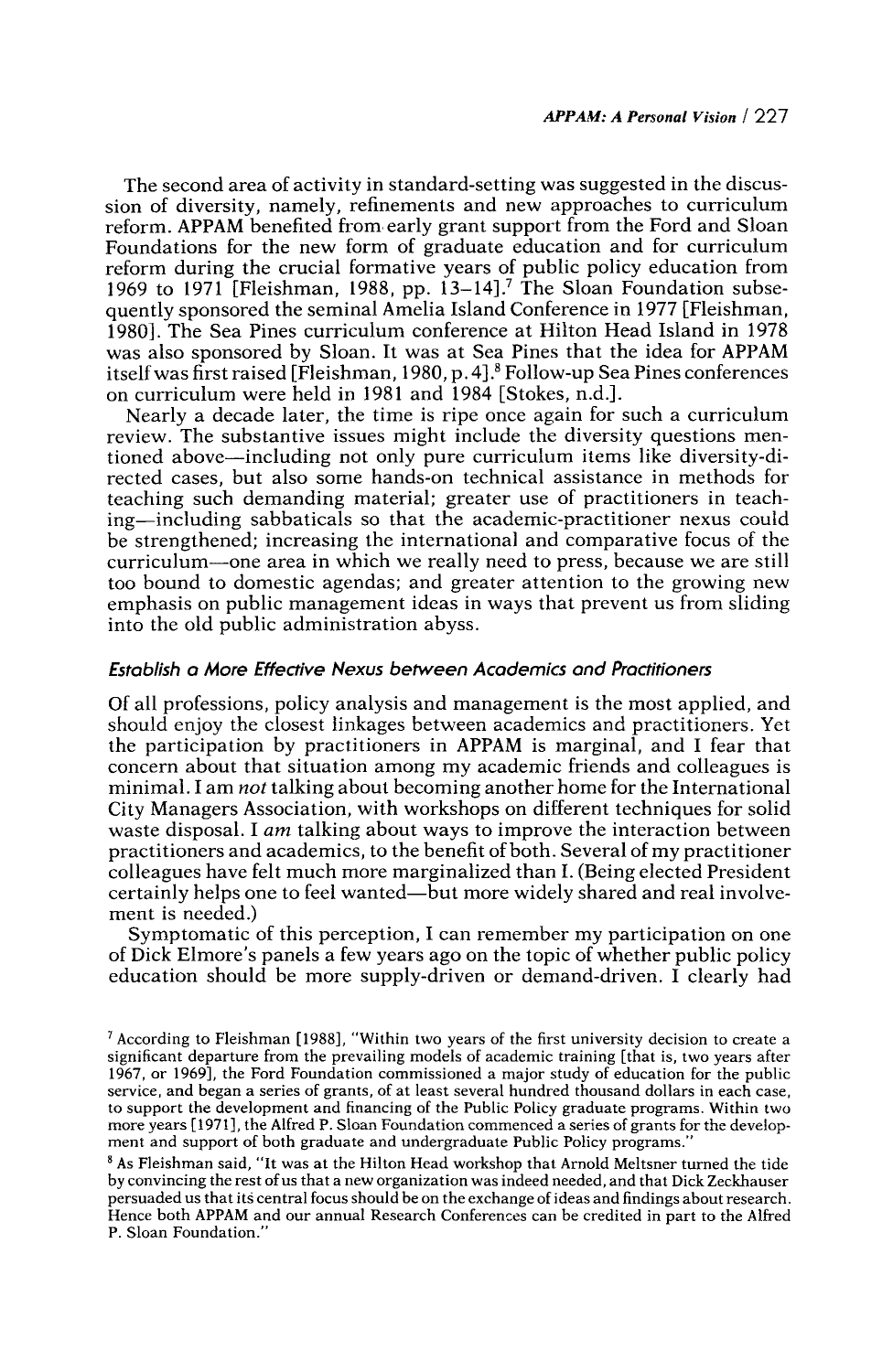relevant experience through interviewing several hundred policy school graduates and hiring dozens, yet I confronted what I perceived to be indifference to my demand-based need for certain skills, and the clear resistance of many in the academic community to accord practitioner voices any legitimacy at all in these discussions. My wife overheard what I fear is a typically biased statement as I was about to make my presentation, that we should "get ready for an impressionistic analysis without data or other reliance on empirical methods." Fortunately, I had taken the trouble to go beyond my not-altogether-irrelevant "impressionistic" evidence gathered in interviewing hundreds of policy students over the preceding ten years and had done a survey of the experience of policy school graduates in CRS—so I actually had some data!

It is my strong view that practitioners and academics in public policy are colleagues, and that each can support the needs of the other in making the profession more effective. Practitioners represent a legitimate counterpressure to the normal academic imperative to dive deeper into single disciplines for academic "respectability"; if public policy schools succumb to these unidisciplinary pressures, we will have to reinvent the schools all over again. A multidisciplinary approach is at the heart of public policy, and no one should forget that.

APPAM could do a few things that might decrease the marginalization now felt by practitioners. I am talking serious role and attitude changes. For example, even though academics are not naturally inclined to accord outsiders access to curriculum issues, more effective efforts should be made to incorporate practitioners into the teaching process. Ellen Schall had a workshop last year that came up with several useful ideas.

We also need to attend to communication within the profession. I think that *JPAM* is a superb instrument for communication within the academic sector of the profession. However, it really does not speak as effectively to most practitioners. Therefore, I think APPAM should introduce a newsletter and/or another publication, like *PS* for political scientists, that will draw a larger audience among practitioners. Nevertheless, since *JPAM* is the voice of the profession, I would also hope that some attention might be paid to whether or not new and creative ways could be found to reach out more effectively to practitioners. Let me emphasize, however, that I start from the premise that the primary mission of *JPAM* should be to continue to serve as an effective publishing outlet for the academic side of the house.

I will close with a very specific suggestion to more effectively incorporate the views of practitioners in the activities of APPAM—views that will surely be overlooked or undervalued unless protected. I recommend that APPAM change the bylaws to provide that the representation of practitioners in each new cohort of the Policy Council be expanded from *two* of eight to *three* of eight, and that the definition of *practitioner* be tightened to define practitioner status explicitly as working for the government or for a *for-profit* think tank.

APPAM is a wonderfully close-knit organization, made up of interesting, bright, and congenial people. I don't want to change that except to be more inclusive-and to be a more effective voice for the profession and a goad to better teaching and practice. I do hope we can undertake to do all that more effectively in the future. Thank you for your attention and the honor you have bestowed on me by making me your president for a year.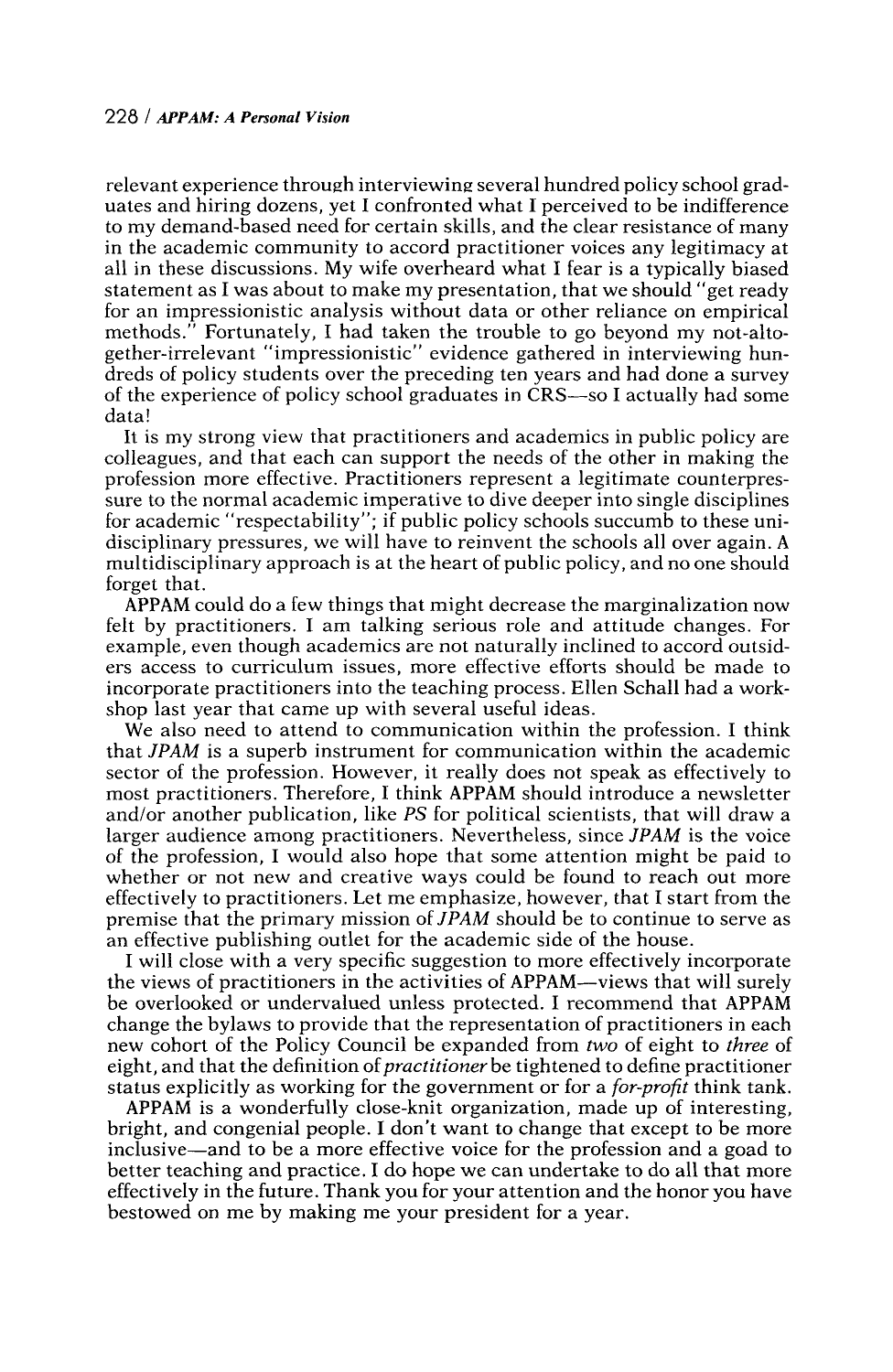**I** do not mean to claim sole authorship of all the ideas discussed in this address. **I** accumulated many thoughts and ideas over the course **of** my six years on the Policy Council as member or officer, particularly as **I** focused on desirable changes during my two-year period as presidentelect and president. **I** can recall a particularly thoughtful discussion of possible future directions **for** APPAM with Ann Edwards in August 1992, and a series **of** similar discussions with Marty Levin, Ellen Schall, Beryl Radin, Chuck Metcalf, Dante Noto, Dave Mathieson, and several members **of** the Executive Committee in the winter of 1992-1993 (including Phil Cook, Kathy Swartz, Lee Friedman, and Mike O'Hare). Ofcourse I am responsible for the selection of particular ideas for elevation to agenda status, and the particular formulation here.

*WILLIAM H. ROBINSON, APPAM President, is Deputy Director of the Congressional Research Service, Library of Congress.* 

# **CHRONOLOGY**

- 1967 Institute of Public Policy Studies (University of Michigan) launches new approach to teaching public policy, followed by Harvard in 1968, and by seven others by 1971.
- 1969 First students enrolled in new structures at Michigan and Harvard.
- 1969 Ford-funded study of education for the public service, and initiation of a series of grants to support several graduate public policy education programs [Fleishman, 1988, pp. 13-14].
- 1971 Sloan Foundation undertakes series of grants to support both graduate and undergraduate public policy education programs [Fleishman, 1988, pp. 13-14].
- 1977 Amelia Island Conference (Sloan).
- 1978 Hilton Head (Sea Pines) summer workshop for teachers of public policy (sponsored by Sloan), at which idea for APPAM is first raised [Fleishman, 1980, p. 31.
- 1979 Meeting in May, at Duke University, of representatives of 15 policy schools and policy research institutes to form APPAM [Stokes, n.d., pp. 1-21.
- 1979 *First Research Conference* (October 19-20) at Radisson Hotel in Chicago, sponsored by Ford grant on Public Policy Curricular Materials Development Program; *APPAM created.*
- 1980 Meeting of Policy Council (January 23-24) at South Seas Plantation, Captiva Island, Florida. Approval of Sloan grant to increase participation of minorities in public policy education.
- 1981 Sea Pines curricular conference.
- 1984 Sea Pines curricular conference.
- 1990 Elmore focus on supply- or demand-driven education for public policy.
- 1991 Campbell impetus for more international and/or comparative focus for APPAM.
- 1991 Discussion of large APPAM surplus and possible uses. Committee on Governance, Organization, and Membership (GOM) appointed jointly by President Marty Levin and President-Elect Bill Robinson (10/91).
- 1992 GOM Report and recommendations during Policy Council Meeting of 10/29/92; approval of search for first full-time executive director.
- 1993 First meeting of newly revitalized Executive Committee to approve criteria and appointment process for executive director, and decision